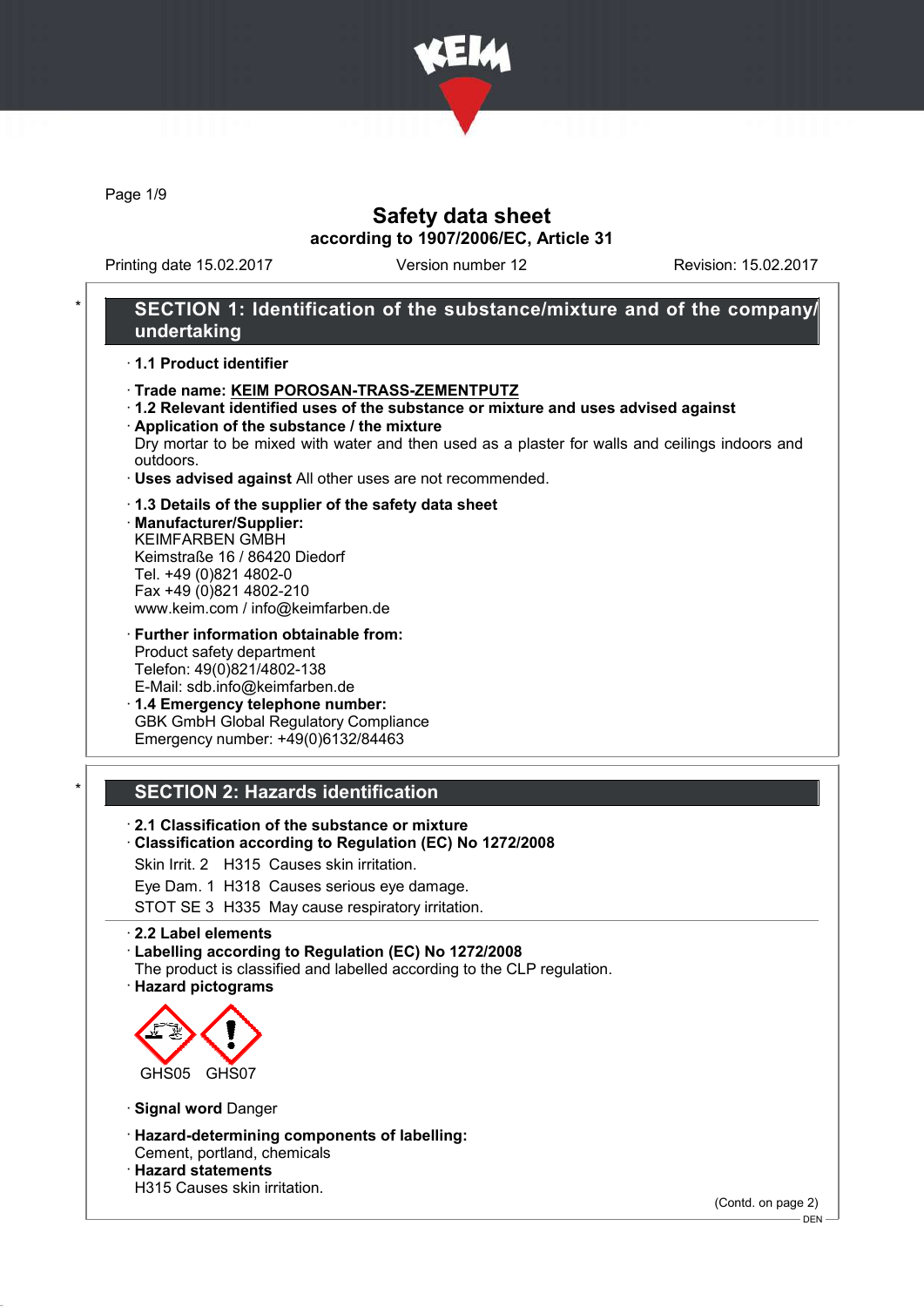

Page 2/9

## Safety data sheet according to 1907/2006/EC, Article 31

Printing date 15.02.2017 Version number 12 Revision: 15.02.2017

#### Trade name: KEIM POROSAN-TRASS-ZEMENTPUTZ

|                              | (Contd. of page 1)                                                                               |
|------------------------------|--------------------------------------------------------------------------------------------------|
|                              | H318 Causes serious eye damage.                                                                  |
|                              | H335 May cause respiratory irritation.                                                           |
| · Precautionary statements   |                                                                                                  |
| P280                         | Wear protective gloves/protective clothing/eye protection/face protection.                       |
| P271                         | Use only outdoors or in a well-ventilated area.                                                  |
| P261                         | Avoid breathing dust.                                                                            |
|                              | P305+P351+P338 IF IN EYES: Rinse cautiously with water for several minutes. Remove contact       |
|                              | lenses, if present and easy to do. Continue rinsing.                                             |
| P315                         | Get immediate medical advice/attention.                                                          |
| P304+P340                    | IF INHALED: Remove person to fresh air and keep comfortable for breathing.                       |
| P302+P352                    | IF ON SKIN: Wash with plenty of soap and water.                                                  |
| P362                         | Take off contaminated clothing.                                                                  |
| P332+P313                    | If skin irritation occurs: Get medical advice/attention.                                         |
| $\cdot$ 2.3 Other hazards    |                                                                                                  |
|                              | This Product contains cement. Cement produces an alkaline reaction with moisture or water. Avoid |
|                              | contact with eyes and prolonged skin contact.                                                    |
|                              | · Results of PBT and vPvB assessment                                                             |
| $\cdot$ PBT: Not applicable. |                                                                                                  |
| · vPvB: Not applicable.      |                                                                                                  |

### **SECTION 3: Composition/information on ingredients**

### · 3.2 Mixtures

· Description: Portland-cement, aggregate and additives

Dangerous components:

CAS: 65997-15-1 Cement, portland, chemicals 10-25%

Additional information: For the wording of the listed hazard phrases refer to section 16.

EINECS: 266-043-4 <mark>◈</mark> Eye Dam. 1, H318; ♦ Skin Irrit. 2, H315; STOT SE 3, H335

### SECTION 4: First aid measures

#### · 4.1 Description of first aid measures

- · General information: When seeing the doctor we suggest to present this safety data sheet.
- · After inhalation: Supply fresh air; consult doctor in case of complaints.
- · After skin contact:

Immediately wash with water and soap and rinse thoroughly.

Do not use solvents or thinners.

- If skin irritation continues, consult a doctor.
- · After eye contact: Rinse opened eye for several minutes under running water. Then consult a doctor.
- · After swallowing:
- Rinse mouth and throat well with water.

Do not induce vomiting; call for medical help immediately.

· 4.2 Most important symptoms and effects, both acute and delayed No further relevant information available.

(Contd. on page 3)

 $-$  DEN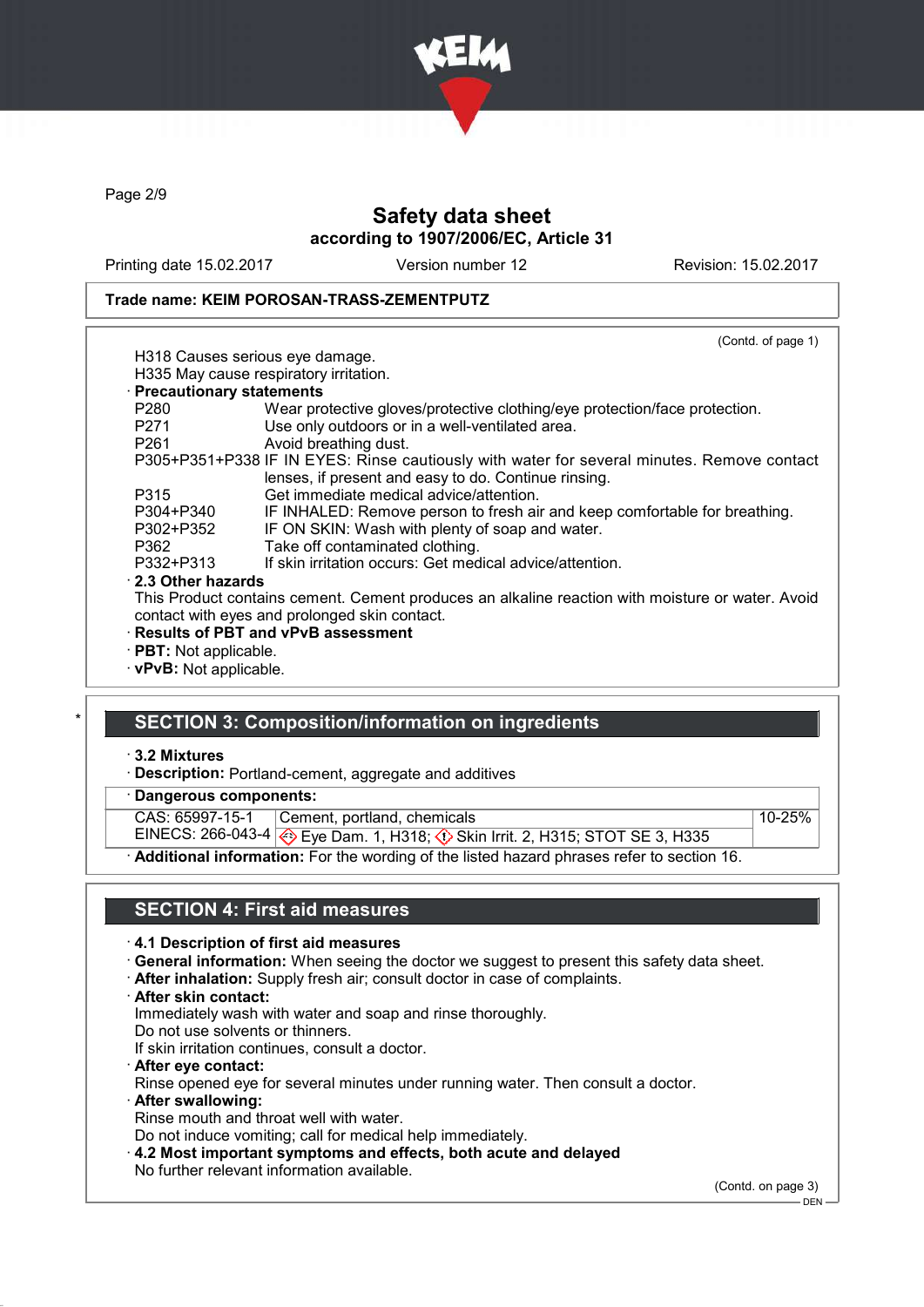

Page 3/9

## Safety data sheet according to 1907/2006/EC, Article 31

Printing date 15.02.2017 Version number 12 Revision: 15.02.2017

#### Trade name: KEIM POROSAN-TRASS-ZEMENTPUTZ

(Contd. of page 2) · 4.3 Indication of any immediate medical attention and special treatment needed No further relevant information available.

### SECTION 5: Firefighting measures

· 5.1 Extinguishing media

- · Suitable extinguishing agents:
- Product itself does not burn. Co-ordinate fire-fighting measures to the fire surroundings.
- · 5.2 Special hazards arising from the substance or mixture
- No further relevant information available.
- · 5.3 Advice for firefighters
- · Protective equipment: Wear self-contained respiratory protective device.
- · Additional information

Dispose of fire debris and contaminated fire fighting water in accordance with official regulations. In case of fire do not breathe smoke, fumes and vapours.

## SECTION 6: Accidental release measures

· 6.1 Personal precautions, protective equipment and emergency procedures Avoid contact with skin and eyes. Avoid formation of dust. Use respiratory protective device against the effects of fumes/dust/aerosol. Respect the protection rules (see section 7 a. 8). Product forms slippery surface when combined with water. · 6.2 Environmental precautions: Do not allow product to reach soil, sewage system or any water course. Follow local governmental rules and regulations. · 6.3 Methods and material for containment and cleaning up: Close drainages (Risk of blocking) Danger of slipping! Avoid formation of dust. Ensure adequate ventilation. Pick up mechanically. Dispose of the material collected according to regulations.

- Clear contaminated areas thoroughly.
- 6.4 Reference to other sections See Section 7 for information on safe handling.
- 
- See Section 8 for information on personal protection equipment.
- See Section 13 for disposal information.

## SECTION 7: Handling and storage

· 7.1 Precautions for safe handling Avoid contact with skin and eyes.

Keep receptacles tightly sealed.

(Contd. on page 4)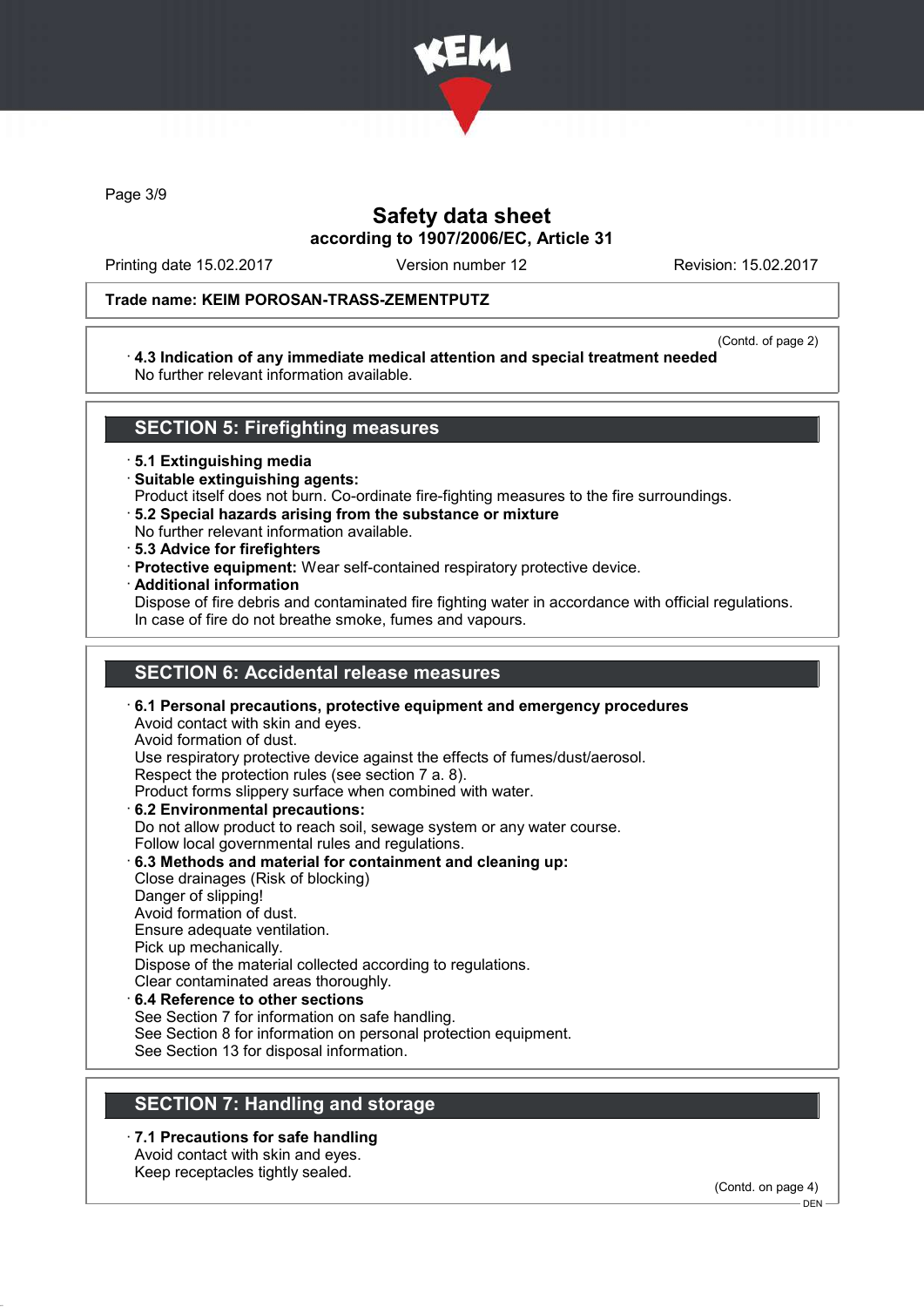

Page 4/9

## Safety data sheet according to 1907/2006/EC, Article 31

Printing date 15.02.2017 Version number 12 Revision: 15.02.2017

#### Trade name: KEIM POROSAN-TRASS-ZEMENTPUTZ

(Contd. of page 3) Prevent formation of dust. Ensure good ventilation/exhaustion at the workplace. Any unavoidabledeposit of dust must be regularly removed. See item 8 for information about suitable protective equipment and technical precautions. Respect the protection rules. Information about fire - and explosion protection: The product is not flammable. No special measures required. · 7.2 Conditions for safe storage, including any incompatibilities · Storage: · Requirements to be met by storerooms and receptacles: Keep in the original containers in a cool and dry place. Store only in unopened original receptacles. · Information about storage in one common storage facility: Do not store together with acids. · Further information about storage conditions: Store in dry conditions. Protect from humidity and water. Avoid dust formations and deposits. Keep container tightly sealed. Protect from heat and direct sunlight. Storage class: 13

· 7.3 Specific end use(s) No further relevant information available.

### SECTION 8: Exposure controls/personal protection

- · 8.1 Control parameters
- · Ingredients with limit values that require monitoring at the workplace:

### 65997-15-1 Cement, portland, chemicals

- AGW (Germany) Long-term value: 5 E mg/m<sup>3</sup> DFG
- · Additional information: The lists valid during the making were used as basis.
- · 8.2 Exposure controls
- · Personal protective equipment:
- General protective and hygienic measures:
- Vacuum clean contaminated clothing. Do not blow or brush off contamination.
- Avoid contact with the eyes and skin.
- Do not inhale dust / smoke / mist.
- Wash hands before breaks and at the end of work.
- Immediately remove all soiled and contaminated clothing
- Respiratory protection: In a dusty environment wear suitable facemask. Filter: FFP2
- · Protection of hands:
- Protective gloves Alkaline resistant gloves

(Contd. on page 5)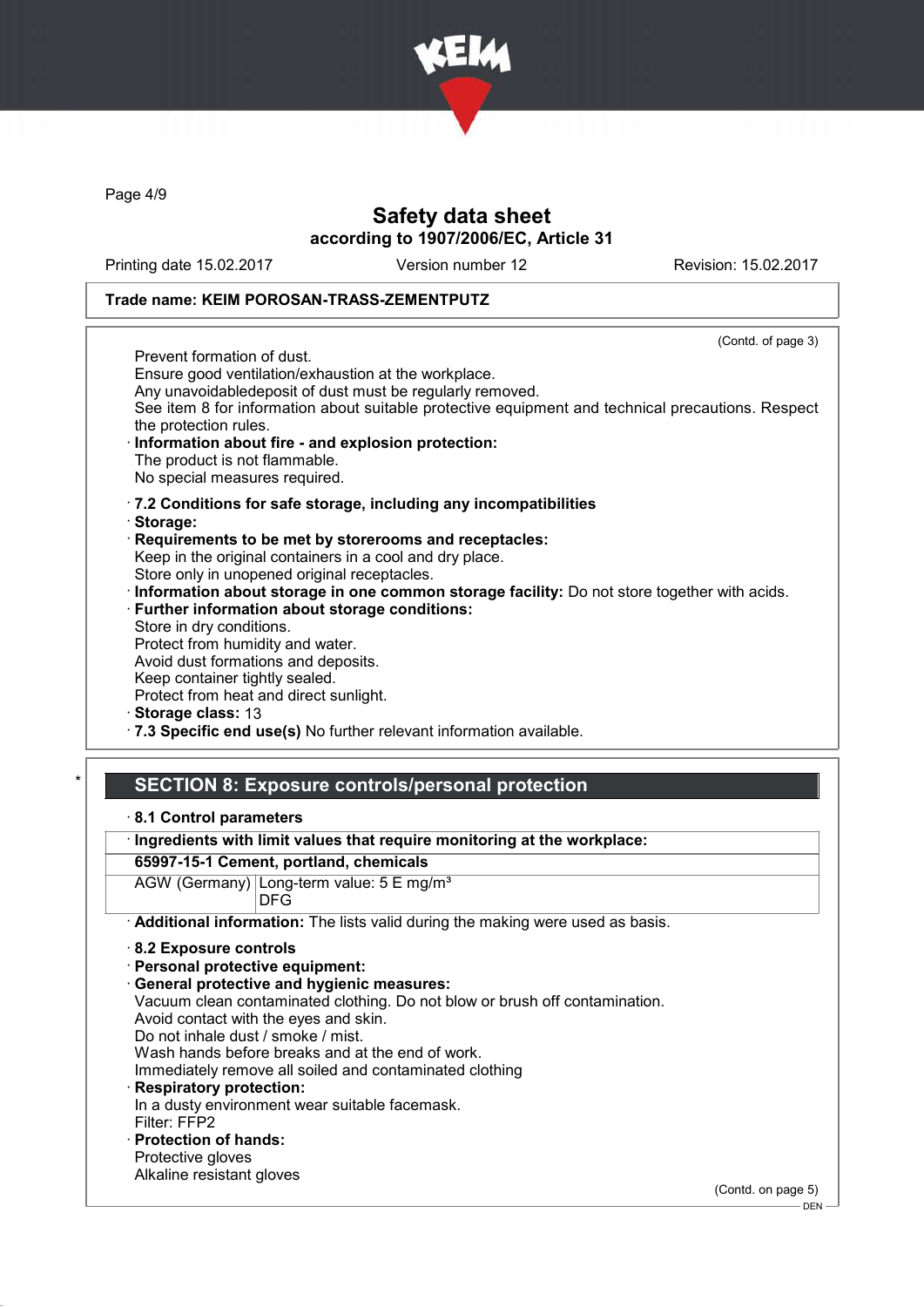

Page 5/9

## Safety data sheet according to 1907/2006/EC, Article 31

Printing date 15.02.2017 Version number 12 Revision: 15.02.2017

### Trade name: KEIM POROSAN-TRASS-ZEMENTPUTZ

(Contd. of page 4) · Material of gloves suitable material e.g.: Nitrile impregnated cotton-gloves Recommended thickness of the material:  $> 0.5$  mm The selection of the suitable gloves does not only depend on the material, but also on further marks of quality and varies from manufacturer to manufacturer. As the product is a preparation of several substances, the resistance of the glove material can not be calculated in advance and has therefore to be checked prior to the application. Penetration time of glove material Value for the permeation: Level  $\geq 6$  (480 min) The determined penetration times according to EN 374 part III are not performed under practical conditions. Therefore a maximum wearing time, which corresponds to 50% of the penetration time, is recommended. The exact break trough time has to be found out by the manufacturer of the protective gloves and has to be observed. Eye protection: In a dusty environment wear protective goggles. Tightly sealed goggles · Body protection: Protective work clothing After contact with skin wash thoroughly with water and apply lotion.

· Limitation and supervision of exposure into the environment See Section 12 and 6.2

### **SECTION 9: Physical and chemical properties**

| 9.1 Information on basic physical and chemical properties<br><b>General Information</b><br>· Appearance: |                                               |
|----------------------------------------------------------------------------------------------------------|-----------------------------------------------|
| Form:                                                                                                    | Powder                                        |
| Colour:                                                                                                  | Grev                                          |
| · Odour:                                                                                                 | Odourless                                     |
| $\cdot$ pH-value at 20 $\degree$ C:                                                                      | $11.5 - 13.5*$                                |
|                                                                                                          | with water mixed                              |
| Change in condition                                                                                      |                                               |
| Melting point/freezing point:                                                                            | Undetermined.                                 |
| Initial boiling point and boiling range: Not applicable.                                                 |                                               |
| $\cdot$ Flash point:                                                                                     | Not applicable.                               |
| · Flammability (solid, gas):                                                                             | Not applicable.                               |
| · Ignition temperature:                                                                                  | Not determined.                               |
| $\cdot$ Decomposition temperature:                                                                       | Not determined.                               |
| · Auto-ignition temperature:                                                                             | Product is not selfigniting.                  |
| <b>Explosive properties:</b>                                                                             | Product does not present an explosion hazard. |
|                                                                                                          | (Contd. on page 6)                            |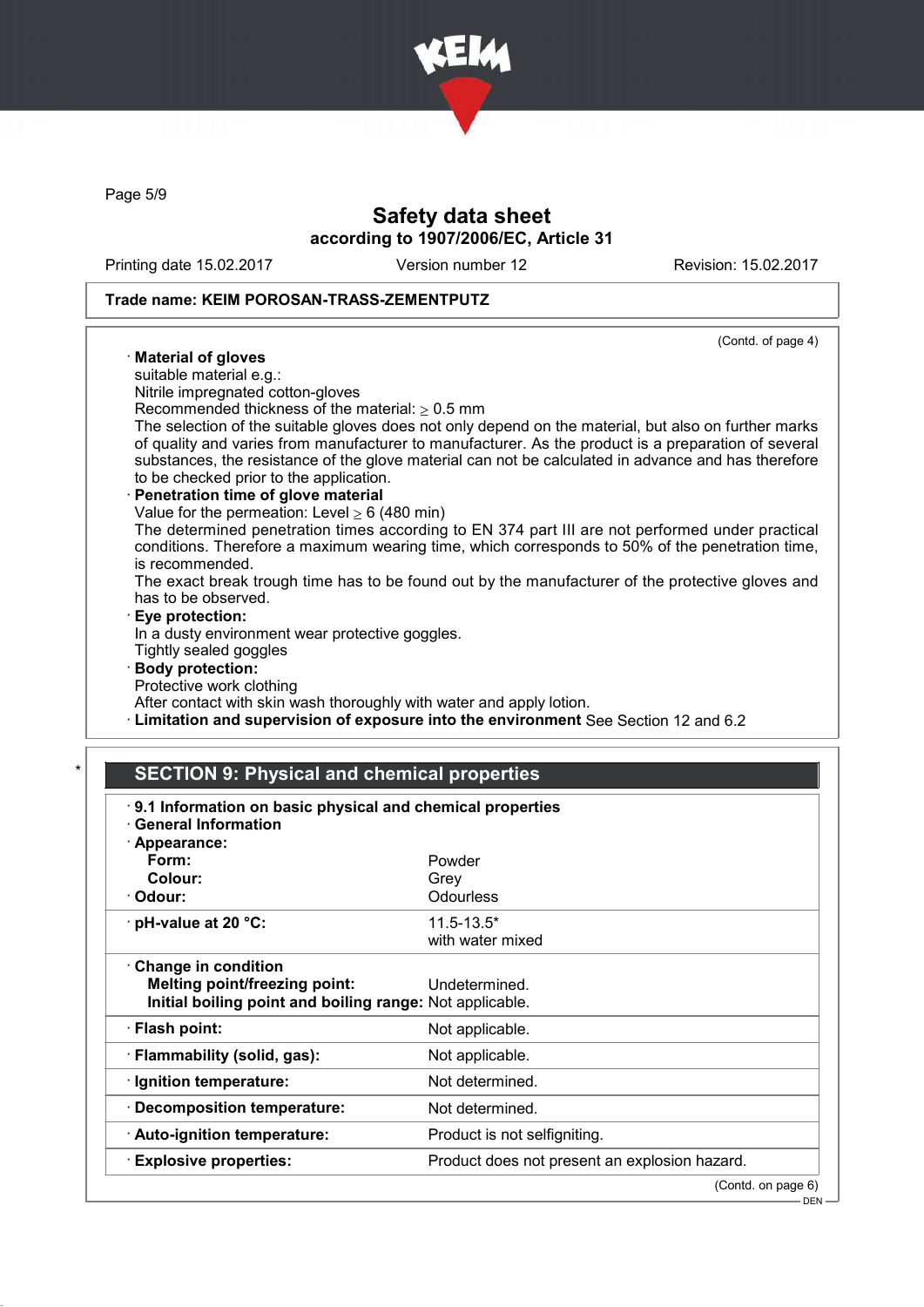

Page 6/9

# Safety data sheet according to 1907/2006/EC, Article 31

Printing date 15.02.2017 Version number 12 Revision: 15.02.2017

#### Trade name: KEIM POROSAN-TRASS-ZEMENTPUTZ

|                                           | (Contd. of page 5)                                                              |
|-------------------------------------------|---------------------------------------------------------------------------------|
| <b>Explosion limits:</b>                  |                                                                                 |
| Lower:                                    | Not applicable.                                                                 |
| Upper:                                    | Not applicable.                                                                 |
| . Oxidising properties                    | Not applicable.                                                                 |
| · Vapour pressure:                        | Not applicable                                                                  |
| $\cdot$ Density at 20 °C:                 | 1.5-1.7* $g/cm^{3}$                                                             |
|                                           | <b>Bulk density</b>                                                             |
| $\cdot$ Relative density                  | Not determined.                                                                 |
| · Vapour density                          | Not applicable.                                                                 |
| <b>Evaporation rate</b>                   | Not applicable.                                                                 |
| · Solubility in / Miscibility with        |                                                                                 |
| water:                                    | Slightly soluble.                                                               |
|                                           | miscible                                                                        |
| · Partition coefficient: n-octanol/water: | Not applicable.                                                                 |
| · Viscosity:                              |                                                                                 |
| Dynamic:                                  | Not applicable.                                                                 |
| Kinematic:                                | Not applicable.                                                                 |
| $\cdot$ 9.2 Other information             | * The values are for freshly produced material and may<br>change with the time. |

## SECTION 10: Stability and reactivity

· 10.1 Reactivity Reacts with water alkaline and hardens.

- · 10.2 Chemical stability Stable under normal conditions of storage and use.
- · Thermal decomposition / conditions to be avoided:
- Stable at environment temperature.
- No decomposition if used and stored according to specifications.
- · 10.3 Possibility of hazardous reactions No dangerous reactions known.
- · 10.4 Conditions to avoid Humidity
- · 10.5 Incompatible materials: Acids
- · 10.6 Hazardous decomposition products:

No hazardous decomposition products if stored and handled as prescribed.

## **SECTION 11: Toxicological information**

- · 11.1 Information on toxicological effects
- · Acute toxicity Based on available data, the classification criteria are not met.
- · Primary irritant effect:
- · Skin corrosion/irritation
- Causes skin irritation.
- · Serious eye damage/irritation Causes serious eye damage.

(Contd. on page 7)

DEN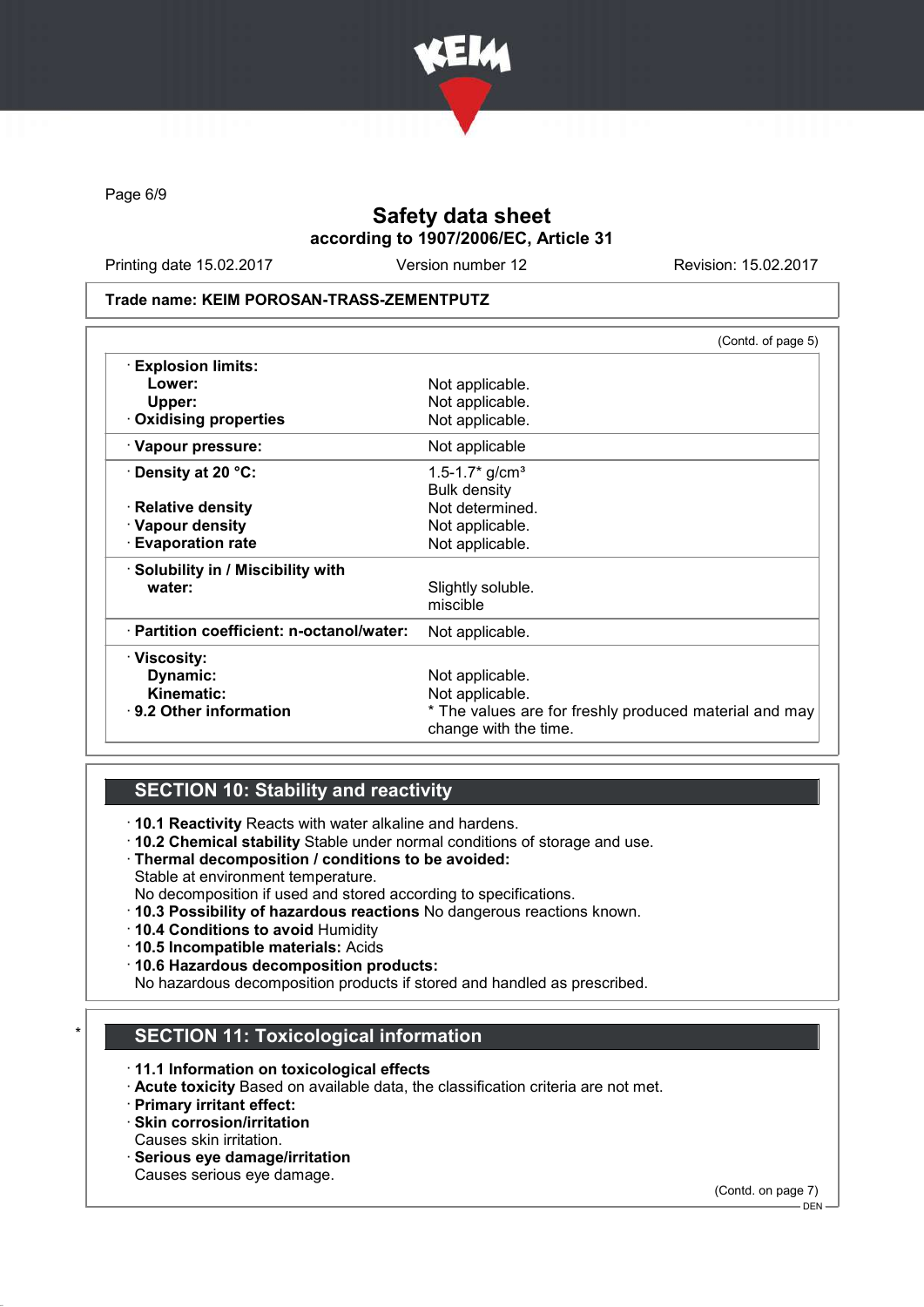

Page 7/9

## Safety data sheet according to 1907/2006/EC, Article 31

Printing date 15.02.2017 Version number 12 Revision: 15.02.2017

### Trade name: KEIM POROSAN-TRASS-ZEMENTPUTZ

(Contd. of page 6) · during inhalation: Irritating to respiratory system. · during swallowing: Irritant effect possible · Respiratory or skin sensitisation Product is reduced in chromate. Within the indicated storage time sensitization is not expected. · Other information (about experimental toxicology): Experimental analysis are not available. The product was not tested. The statements on toxicology have been derived from the properties of the individual components. · CMR effects (carcinogenity, mutagenicity and toxicity for reproduction) not applicable · Germ cell mutagenicity Based on available data, the classification criteria are not met. · Carcinogenicity Based on available data, the classification criteria are not met. · Reproductive toxicity Based on available data, the classification criteria are not met. · STOT-single exposure May cause respiratory irritation. · STOT-repeated exposure Based on available data, the classification criteria are not met. · Aspiration hazard Based on available data, the classification criteria are not met. **SECTION 12: Ecological information** · 12.1 Toxicity · Aquatic toxicity: No further relevant information available. · 12.2 Persistence and degradability No further relevant information available. · 12.3 Bioaccumulative potential No further relevant information available. · 12.4 Mobility in soil No further relevant information available. · Additional ecological information: · AOX-indication: According to our standard of knowledge the product does not contain any organic bounded halogen. The product has no influence on the waste water's AOX-value. · According to the formulation contains the following heavy metals and compounds from the EU guideline NO. 2006/11/EC: According to our current data base the product does not consist of any heavy metals or substances of EU-directives 76/464/EWG. General notes: At present there are no ecotoxicological assessments. Do not allow product to reach ground water, water course or sewage system. Water hazard class 1 (German Regulation) (Self-assessment): slightly hazardous for water

- · 12.5 Results of PBT and vPvB assessment
- · PBT: Not applicable.
- · vPvB: Not applicable.

· 12.6 Other adverse effects No further relevant information available.

## SECTION 13: Disposal considerations

### · 13.1 Waste treatment methods

**Recommendation** 

Must not be disposed with household garbage. Do not allow product to reach sewage system.

(Contd. on page 8)

DEN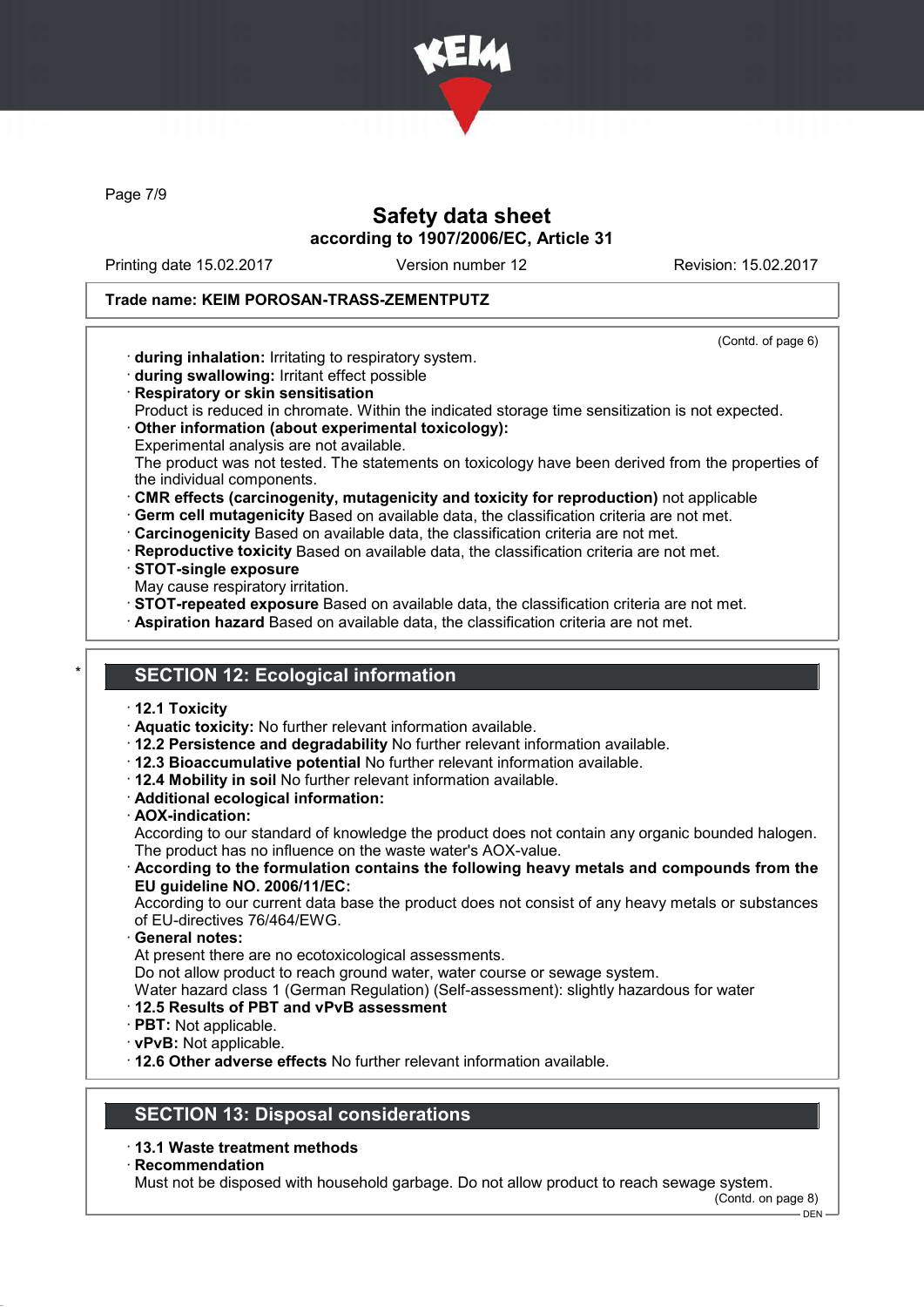

Page 8/9

## Safety data sheet according to 1907/2006/EC, Article 31

Printing date 15.02.2017 Version number 12 Revision: 15.02.2017

#### Trade name: KEIM POROSAN-TRASS-ZEMENTPUTZ

(Contd. of page 7)

Disposal must be made according to official regulations.

· European waste catalogue

17 01 01 concrete

· Uncleaned packaging: · Recommendation: Non contaminated packagings may be recycled.

Disposal must be made according to official regulations.

Recommended cleansing agents: Water, if necessary with cleansing agents.

### SECTION 14: Transport information

| $\cdot$ 14.1 UN-Number<br>· ADR, IMDG, IATA                                                   | Void                                                          |  |
|-----------------------------------------------------------------------------------------------|---------------------------------------------------------------|--|
| 14.2 UN proper shipping name<br>· ADR, IMDG, IATA                                             | Void                                                          |  |
| 14.3 Transport hazard class(es)                                                               |                                                               |  |
| · ADR, IMDG, IATA<br>· Class                                                                  | Void                                                          |  |
| ⋅ 14.4 Packing group<br>· ADR, IMDG, IATA                                                     | Void                                                          |  |
| 14.5 Environmental hazards:<br>· Marine pollutant:                                            | No.                                                           |  |
| 14.6 Special precautions for user                                                             | Not applicable.                                               |  |
| 14.7 Transport in bulk according to Annex II<br>of Marpol and the IBC Code<br>Not applicable. |                                                               |  |
| · Transport/Additional information:                                                           | No dangerous good in sense of these transport<br>regulations. |  |
| · UN "Model Regulation":                                                                      | Void                                                          |  |
|                                                                                               |                                                               |  |

# **SECTION 15: Regulatory information**

· 15.1 Safety, health and environmental regulations/legislation specific for the substance or mixture

· Labelling according to Regulation (EC) No 1272/2008 For information on labelling please refer to section 2 of this document.

· Directive 2012/18/EU

· Named dangerous substances - ANNEX I None of the ingredients is listed.

(Contd. on page 9)

 $-$  DEN